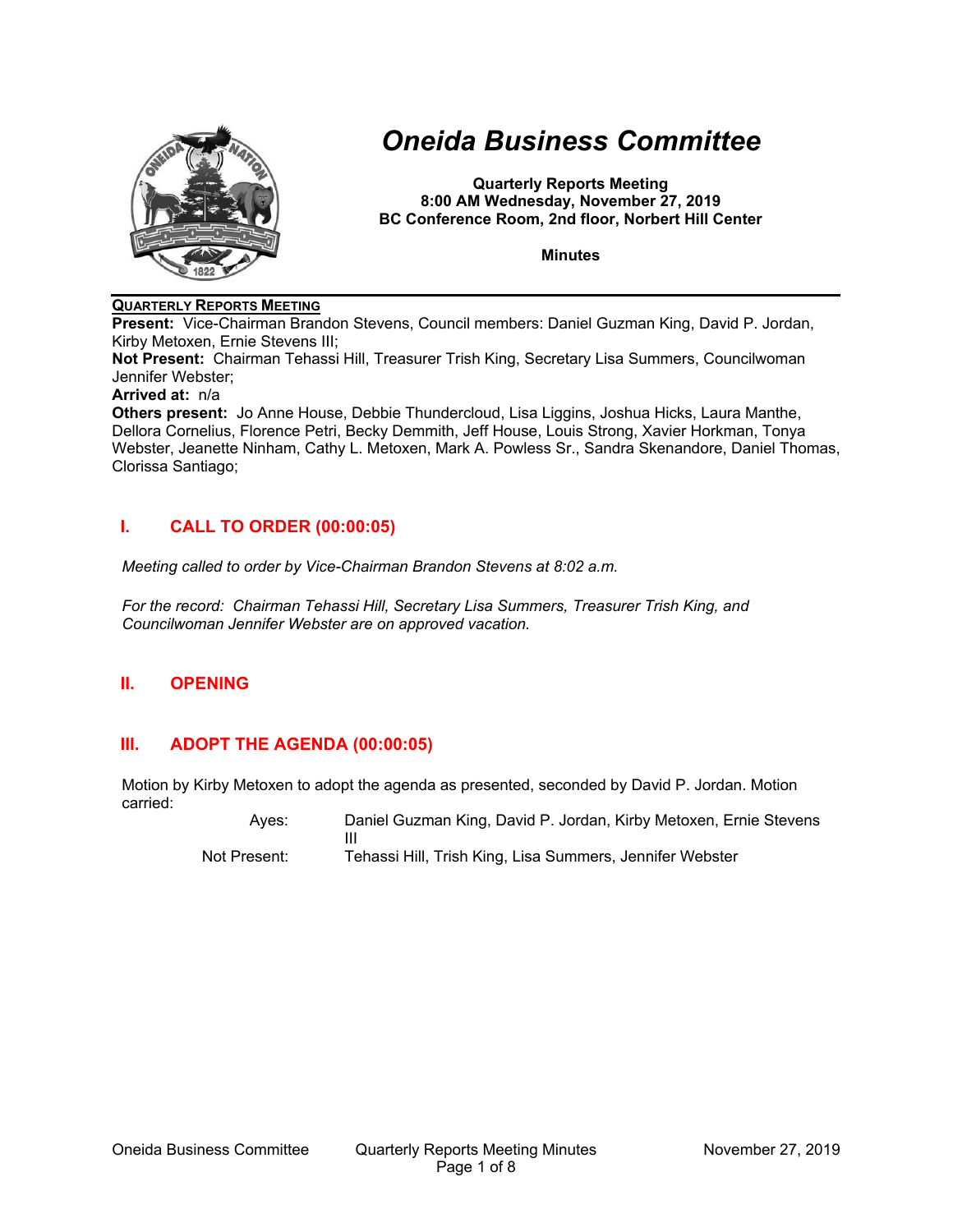# **IV. REPORTS**

## **A. APPOINTED BOARDS, COMMITTEES, COMMISSIONS**

**1. Accept the Anna John Resident Centered Care Community Board FY-2019 4th quarter report (00:00:27)**  Sponsor: Candace House, Chair/AJRCCC Board

Motion by Ernie Stevens III to accept the Anna John Resident Centered Care Community Board FY-2019 4th quarter report, seconded by Daniel Guzman King. Motion carried:

- Ayes: Daniel Guzman King, David P. Jordan, Kirby Metoxen, Ernie Stevens III
- Not Present: Tehassi Hill, Trish King, Lisa Summers, Jennifer Webster
	- **2. Accept the Oneida Nation Arts Board FY-2019 4th quarter report (00:01:32)**  Sponsor: Dawn Walchinski, Chair/ONAB

Motion by Ernie Stevens III to accept the Oneida Nation Arts Board FY-2019 4th quarter report, seconded by Kirby Metoxen. Motion carried:

- Ayes: Daniel Guzman King, David P. Jordan, Kirby Metoxen, Ernie Stevens III
- Not Present: Tehassi Hill, Trish King, Lisa Summers, Jennifer Webster
	- **3. Accept the Oneida Environmental Resource Board FY-2019 4th quarter report (00:03:05)**

Sponsor: Marlene Garvey, Chair/ERB

Motion by David P. Jordan to accept the Oneida Environmental Resource Board FY-2019 4th quarter report, seconded by Daniel Guzman King. Motion carried:

> Ayes: Daniel Guzman King, David P. Jordan, Kirby Metoxen, Ernie Stevens III

Not Present: Tehassi Hill, Trish King, Lisa Summers, Jennifer Webster

**4. Accept the Oneida Community Library Board FY-2019 4th quarter report (00:05:13)** 

Sponsor: Xavier Horkman, Chair/OCLB

Motion by Kirby Metoxen to accept the Oneida Community Library Board FY-2019 4th quarter report, seconded by David P. Jordan. Motion carried:

 Ayes: Daniel Guzman King, David P. Jordan, Kirby Metoxen, Ernie Stevens III

- Not Present: Tehassi Hill, Trish King, Lisa Summers, Jennifer Webster
	- **5. Accept the Oneida Police Commission FY-2019 4th quarter report (00:07:10)**  Sponsor: Sandra Reveles, Chair/OPoC

Motion by David P. Jordan to accept the Oneida Police Commission FY-2019 4th quarter report, seconded by Kirby Metoxen. Motion carried:

 Ayes: Daniel Guzman King, David P. Jordan, Kirby Metoxen, Ernie Stevens III

Not Present: Tehassi Hill, Trish King, Lisa Summers, Jennifer Webster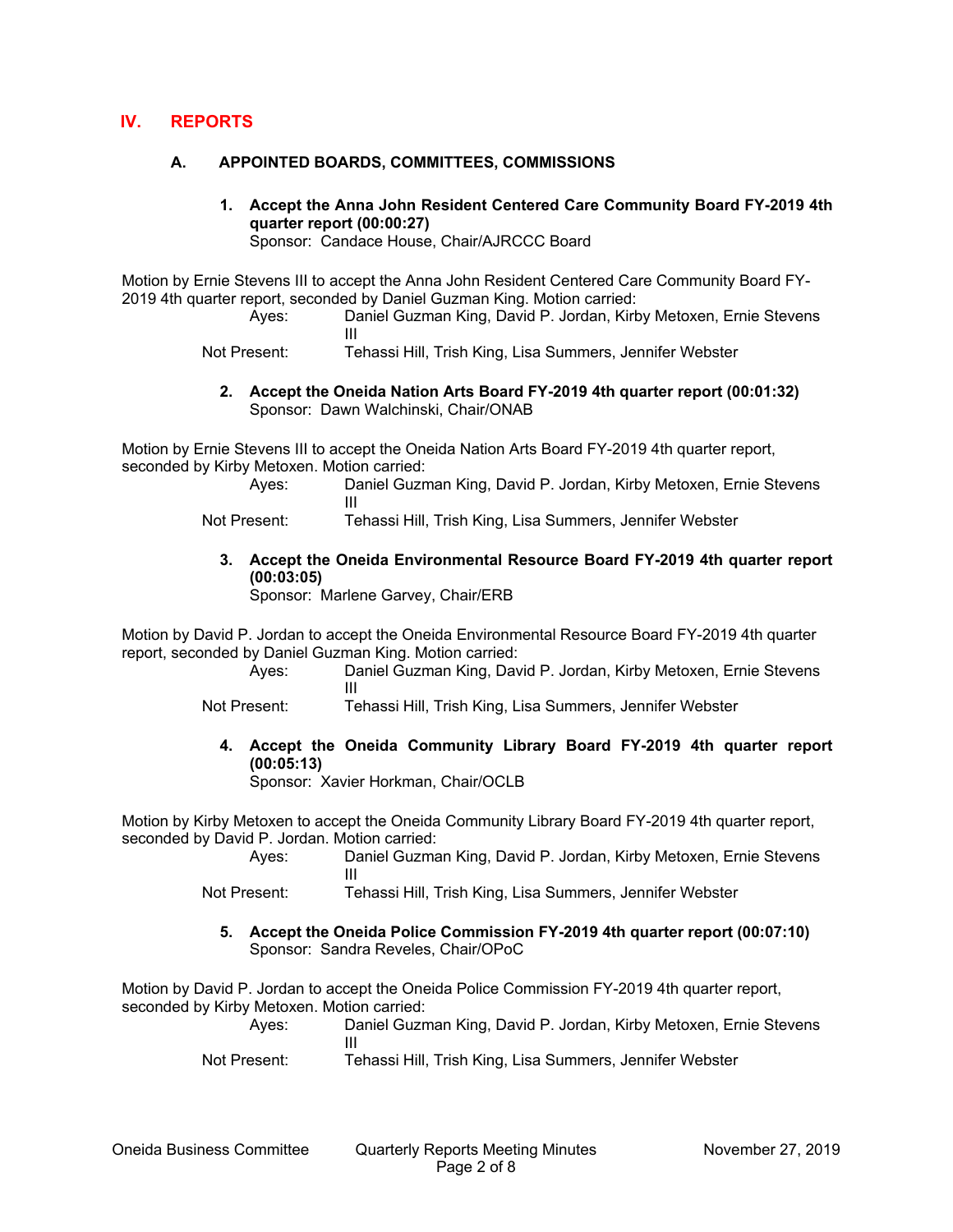### **6. Accept the Oneida Pow-wow Committee FY-2019 4th quarter report (00:09:04)**  Sponsor: Tonya Webster, Chair/OPwC

Motion by David P. Jordan to accept the Oneida Pow-wow Committee FY-2019 4th quarter report, seconded by Trish King. Motion carried:

> Ayes: Daniel Guzman King, David P. Jordan, Kirby Metoxen, Ernie Stevens III

- Not Present: Tehassi Hill, Trish King, Lisa Summers, Jennifer Webster
	- **7. Accept the Oneida Nation Veterans Affairs Committee FY-2019 4th quarter report (00:18:02)**

Sponsor: Gerald Cornelius, Chair/ONVAC

Motion by David P. Jordan to accept the Oneida Nation Veterans Affairs Committee FY-2019 4th quarter report, seconded by Kirby Metoxen. Motion carried:

 Ayes: Daniel Guzman King, David P. Jordan, Kirby Metoxen, Ernie Stevens III

Not Present: Tehassi Hill, Trish King, Lisa Summers, Jennifer Webster

*For the record: There was not a member of the Oneida Nation Veterans Affairs Committee in attendance as required by § 105.12-3.* 

# **8. Accept the Southeastern Wisconsin Oneida Tribal Services Advisory Board FY-2019 4th quarter report (00:19:27)**

Sponsor: Kathryn LaRoque, Chair/SEOTS Advisory Board

Motion by Ernie Stevens III to accept the Southeastern Wisconsin Oneida Tribal Services Advisory Board FY-2019 4th quarter report, seconded by Daniel Guzman King. Motion carried:

 Ayes: Daniel Guzman King, David P. Jordan, Kirby Metoxen, Ernie Stevens III

Not Present: Tehassi Hill, Trish King, Lisa Summers, Jennifer Webster

**9. Accept the Pardon and Forgiveness Screening Committee FY-2019 4th quarter report (00:37:10)** 

Sponsor: Eric Boulanger, Chair/PFSC

Motion by Ernie Stevens III to accept the Pardon and Forgiveness Screening Committee FY-2019 4th quarter report, seconded by Kirby Metoxen. Motion carried:

 Ayes: Daniel Guzman King, David P. Jordan, Kirby Metoxen, Ernie Stevens III

- Not Present: Tehassi Hill, Trish King, Lisa Summers, Jennifer Webster
	- **10. Accept the Oneida Personnel Commission FY-2019 4th quarter report (00:38:04)**

Sponsor: Sandra Skenandore, Chair/OPeC

Motion by Daniel Guzman King to accept the Oneida Personnel Commission FY-2019 4th quarter report, seconded by David P. Jordan. Motion carried:

 Ayes: Daniel Guzman King, David P. Jordan, Kirby Metoxen, Ernie Stevens III

Not Present: Tehassi Hill, Trish King, Lisa Summers, Jennifer Webster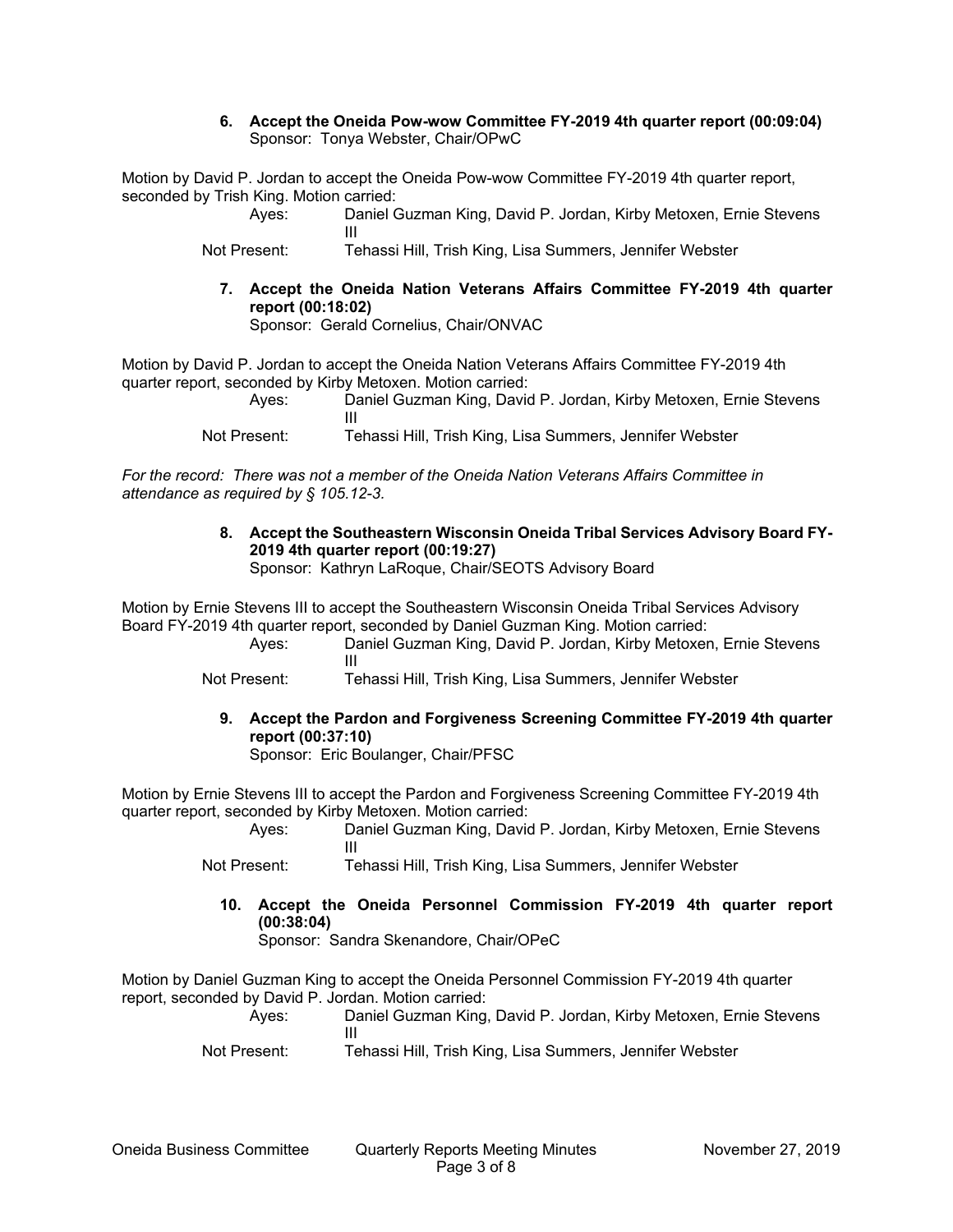## **B. ELECTED BOARDS, COMMITTEES, COMMISSIONS**

**1. Accept the Oneida Nation Commission on Aging FY-2019 4th quarter report (00:39:59)** 

Sponsor: Florence Petri, Chair/ONCOA

Motion by David P. Jordan to accept the Oneida Nation Commission on Aging FY-2019 4th quarter report, seconded by Kirby Metoxen. Motion carried:

 Ayes: Daniel Guzman King, David P. Jordan, Kirby Metoxen, Ernie Stevens III

Not Present: Tehassi Hill, Trish King, Lisa Summers, Jennifer Webster

**2. Accept the Oneida Gaming Commission FY-2019 4th quarter report (00:45:10)**  Sponsor: Mark A. Powless, Chair/OGC

Motion by David P. Jordan to accept the Oneida Gaming Commission FY-2019 4th quarter report, seconded by Daniel Guzman King. Motion carried:

> Ayes: Daniel Guzman King, David P. Jordan, Kirby Metoxen, Ernie Stevens III

Not Present: Tehassi Hill, Trish King, Lisa Summers, Jennifer Webster

**3. Accept the Oneida Land Claims Commission FY-2019 4th quarter report (00:55:07; 02:59:44)**  Sponsor: Loretta V. Metoxen, Chair/OLCC

Motion by Daniel Guzman King to table the Oneida Land Claims Commission FY-2019 4th quarter report, seconded by Ernie Stevens III. Motion carried:

| Aves: | Daniel Guzman King, David P. Jordan, Kirby Metoxen, Ernie Stevens |
|-------|-------------------------------------------------------------------|
|       |                                                                   |
|       |                                                                   |

Not Present: Tehassi Hill, Trish King, Lisa Summers, Jennifer Webster

Motion by David P. Jordan to take this item from the table, seconded by Ernie Stevens III. Motion carried:

| Aves:        | Daniel Guzman King, David P. Jordan, Kirby Metoxen, Ernie Stevens |
|--------------|-------------------------------------------------------------------|
|              |                                                                   |
| Not Present: | Tehassi Hill, Trish King, Lisa Summers, Jennifer Webster          |

Motion by David P. Jordan to accept the Oneida Land Claims Commission FY-2019 4th quarter report, seconded by Ernie Stevens III. Motion carried:

| Ayes:        | Daniel Guzman King, David P. Jordan, Kirby Metoxen, Ernie Stevens |
|--------------|-------------------------------------------------------------------|
|              |                                                                   |
| Not Present: | Tehassi Hill, Trish King, Lisa Summers, Jennifer Webster          |

*For the record: There was not a member of the Oneida Land Claims Commission in attendance as required by § 105.12-3.*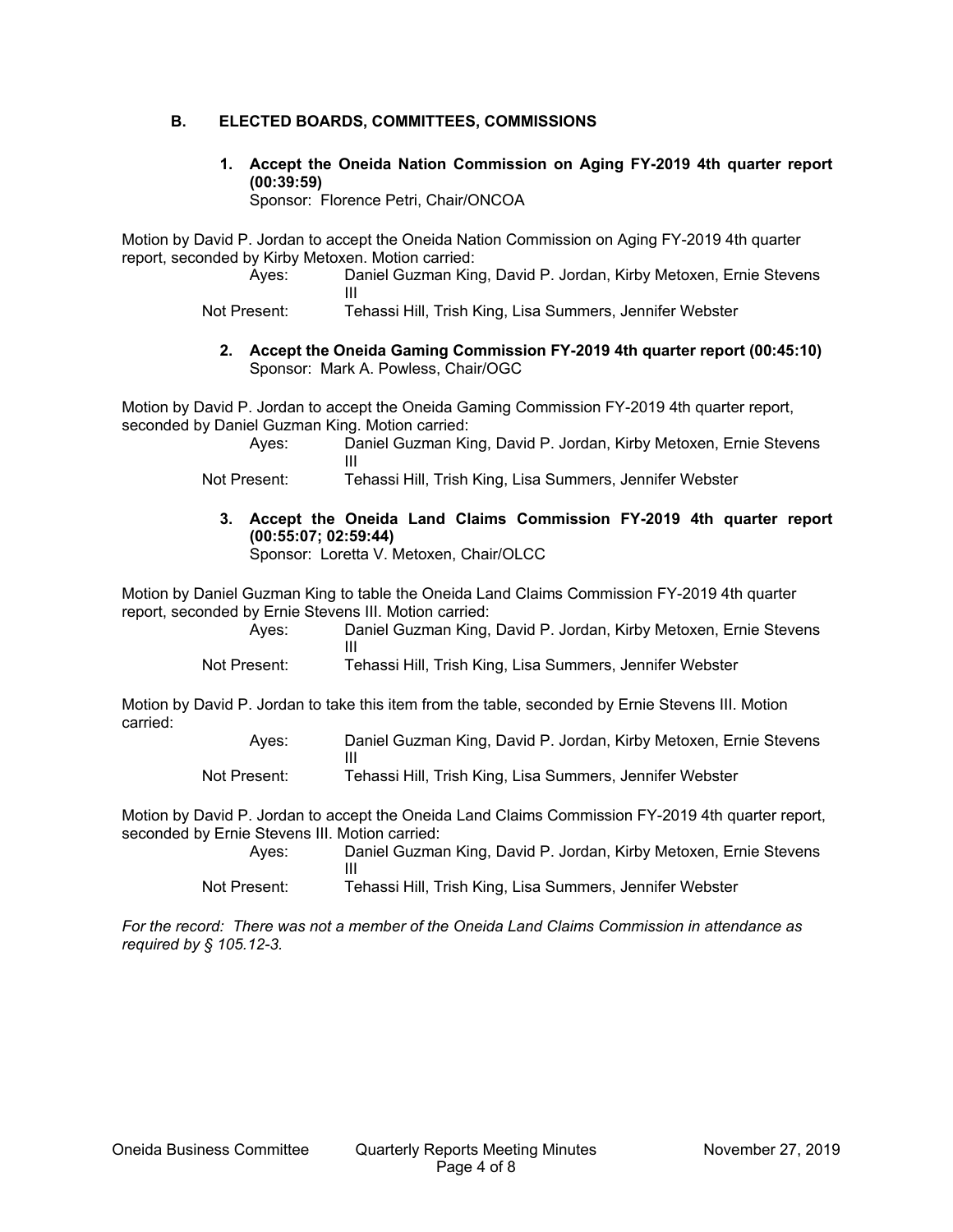### **4. Accept the Oneida Nation School Board FY-2019 4th quarter report (00:56:33)**  Sponsor: Lisa Liggins, Chair/ONSB

Motion by Ernie Stevens III to accept the Oneida Nation School Board FY-2019 4th quarter report, seconded by Daniel Guzman King. Motion carried:

 Ayes: Daniel Guzman King, David P. Jordan, Kirby Metoxen, Ernie Stevens III

- Not Present: Tehassi Hill, Trish King, Lisa Summers, Jennifer Webster
	- **5. Accept the Oneida Election Board FY-2019 4th quarter report (01:23:11)**  Sponsor: Vicki Cornelius, Chair/OEB

Motion by Ernie Stevens III to accept the Oneida Election Board FY-2019 4th quarter report, seconded by David P. Jordan. Motion carried:

- Ayes: Daniel Guzman King, David P. Jordan, Kirby Metoxen, Ernie Stevens III
- Not Present: Tehassi Hill, Trish King, Lisa Summers, Jennifer Webster
	- **6. Accept the Oneida Land Commission FY-2019 4th quarter report (01:27:38)**  Sponsor: Rae Skenandore, Chair/OLC

Motion by David P. Jordan to accept the Oneida Land Commission FY-2019 4th quarter report, seconded by Ernie Stevens III. Motion carried:

| Aves: | Daniel Guzman King, David P. Jordan, Kirby Metoxen, Ernie Stevens |
|-------|-------------------------------------------------------------------|
|       |                                                                   |
|       |                                                                   |

Not Present: Tehassi Hill, Trish King, Lisa Summers, Jennifer Webster

**7. Accept the Oneida Trust Enrollment Committee FY-2019 4th quarter report (01:28:36)** 

Sponsor: Debra Danforth, Chair/OTEC

Motion by David P. Jordan to accept the Oneida Trust Enrollment Committee FY-2019 4th quarter report, seconded by Kirby Metoxen. Motion carried:

 Ayes: Daniel Guzman King, David P. Jordan, Kirby Metoxen, Ernie Stevens III

Not Present: Tehassi Hill, Trish King, Lisa Summers, Jennifer Webster

# **C. CORPORATE BOARDS**

**1. Accept the Bay Bancorporation, Inc. FY-2019 4th quarter report (01:43:21)**  Sponsor: Jeff Bowman, President/Bay Bank

Motion by David P. Jordan to accept the Bay Bancorporation, Inc. FY-2019 4th quarter report, seconded by Ernie Stevens III. Motion carried:

- Ayes: Daniel Guzman King, David P. Jordan, Kirby Metoxen, Ernie Stevens III
- Not Present: Tehassi Hill, Trish King, Lisa Summers, Jennifer Webster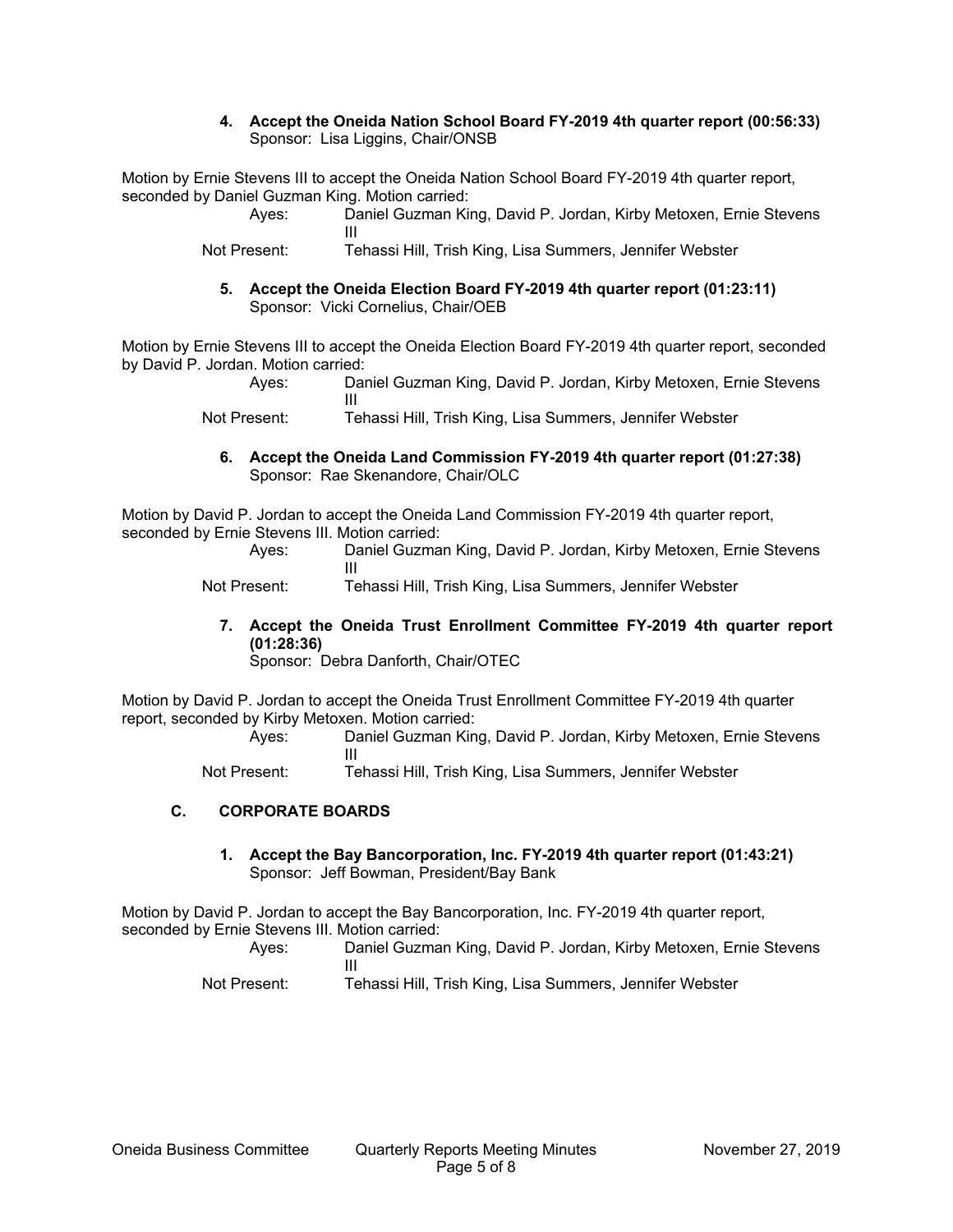#### **2. Accept the Oneida ESC Group, LLC. FY-2019 4th quarter report (01:45:21)**  Sponsor: Jacquelyn Zalim, Chair/OESC Board of Managers

Motion by David P. Jordan to accept the Oneida ESC Group, LLC. FY-2019 4th quarter report, seconded by Kirby Metoxen. Motion carried:

 Ayes: Daniel Guzman King, David P. Jordan, Kirby Metoxen, Ernie Stevens III

Not Present: Tehassi Hill, Trish King, Lisa Summers, Jennifer Webster

**3. Accept the Oneida Seven Generations Corporation FY-2019 4th quarter report (01:47:12)** 

Sponsor: Pete King III, Agent/OSGC

Motion by David P. Jordan to accept the Oneida Seven Generations Corporation FY-2019 4th quarter report, seconded by Ernie Stevens III. Motion carried:

 Ayes: Daniel Guzman King, David P. Jordan, Kirby Metoxen, Ernie Stevens III

Not Present: Tehassi Hill, Trish King, Lisa Summers, Jennifer Webster

**4. Accept the Oneida Airport Hotel Corporation FY-2019 4th quarter report (01:54:06)** 

Sponsor: Robert Barton, Chair/OAHC

Motion by Kirby Metoxen to accept the Oneida Airport Hotel Corporation FY-2019 4th quarter report, seconded by Ernie Stevens III. Motion carried:

 Ayes: Daniel Guzman King, David P. Jordan, Kirby Metoxen, Ernie Stevens III

Not Present: Tehassi Hill, Trish King, Lisa Summers, Jennifer Webster

**5. Accept the Oneida Golf Enterprise FY-2019 4th quarter report (02:02:21)**  Sponsor: Eric McLester, Agent/OGE

Motion by David P. Jordan to accept the Oneida Golf Enterprise FY-2019 4th quarter report, seconded by Ernie Stevens III. Motion carried:

 Ayes: Daniel Guzman King, David P. Jordan, Kirby Metoxen, Ernie Stevens III

Not Present: Tehassi Hill, Trish King, Lisa Summers, Jennifer Webster

# **D. STANDING COMMITTESS**

**1. Accept the Community Development Planning Committee FY-2019 4th quarter report (02:11:33)** 

Sponsor: Ernie Stevens III, Councilman

Motion by Kirby Metoxen to accept the Community Development Planning Committee FY-2019 4th quarter report, seconded by David P. Jordan. Motion carried:

| Ayes:        | Daniel Guzman King, David P. Jordan, Kirby Metoxen, Ernie Stevens |
|--------------|-------------------------------------------------------------------|
|              |                                                                   |
| Not Present: | Tehassi Hill, Trish King, Lisa Summers, Jennifer Webster          |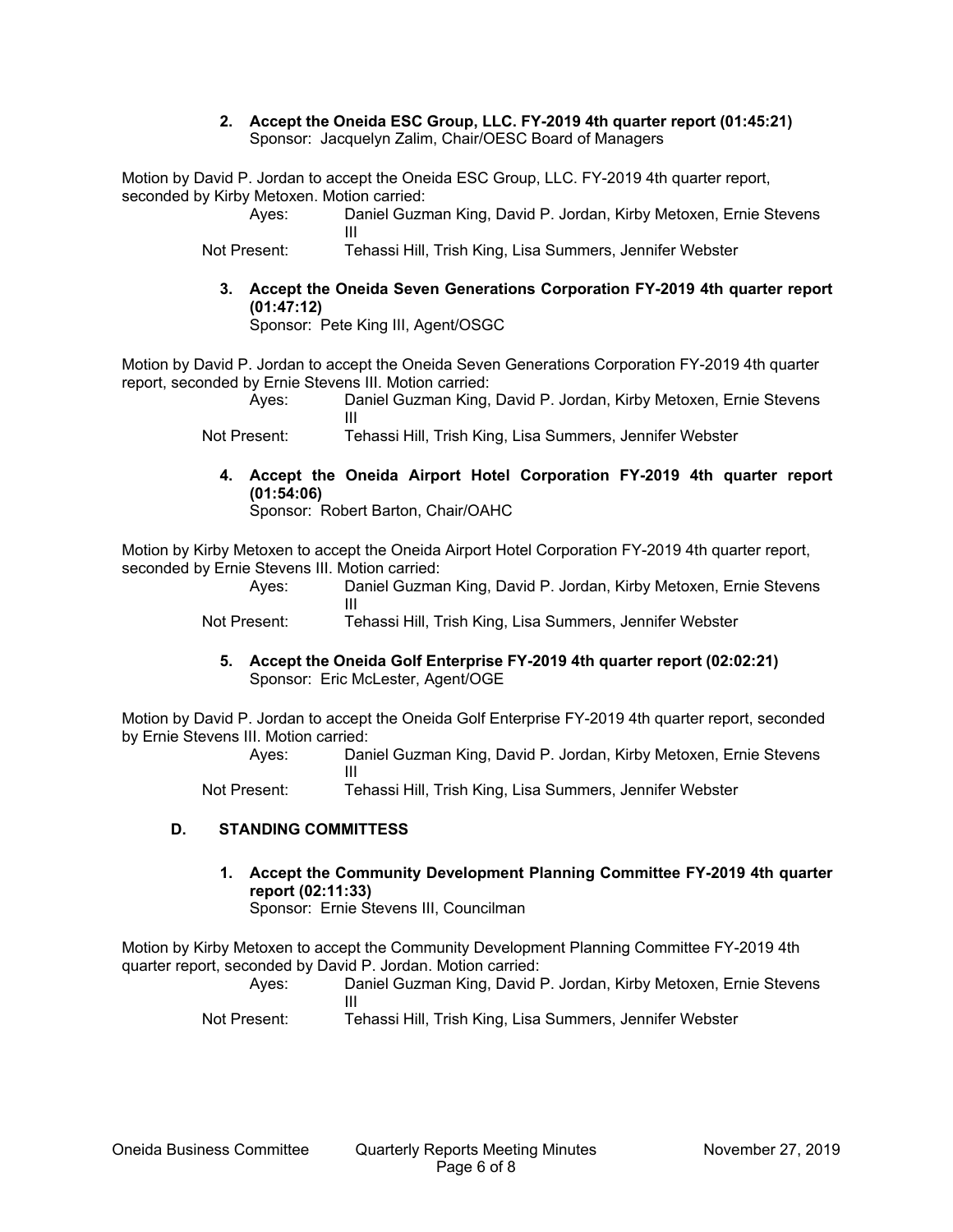### **2. Accept the Finance Committee FY-2019 4th quarter report (02:22:03)**  Sponsor: Trish King, Treasurer

Motion by Ernie Stevens III to accept the Finance Committee FY-2019 4th quarter report, seconded by Kirby Metoxen. Motion carried:

> Ayes: Daniel Guzman King, David P. Jordan, Kirby Metoxen, Ernie Stevens III

- Not Present: Tehassi Hill, Trish King, Lisa Summers, Jennifer Webster
	- **3. Accept the Legislative Operating Committee FY-2019 4th quarter report (02:22:37)**

Sponsor: David P. Jordan, Councilman

Motion by Ernie Stevens III to accept the Legislative Operating Committee FY-2019 4th quarter report, seconded by Kirby Metoxen. Motion carried:

 Ayes: Daniel Guzman King, David P. Jordan, Kirby Metoxen, Ernie Stevens III

Not Present: Tehassi Hill, Trish King, Lisa Summers, Jennifer Webster

**4. Accept the Quality of Life Committee FY-2019 4th quarter report (02:38:14)**  Sponsor: Brandon Stevens, Vice-Chairman

Motion by Ernie Stevens III to accept the Quality of Life Committee FY-2019 4th quarter report, seconded by David P. Jordan. Motion carried:

| Ayes:        | Daniel Guzman King, David P. Jordan, Kirby Metoxen, Ernie Stevens |
|--------------|-------------------------------------------------------------------|
|              |                                                                   |
| Not Present: | Tehassi Hill, Trish King, Lisa Summers, Jennifer Webster          |

# **E. OTHER**

**1. Accept the Oneida Youth Leadership Institute FY-2019 4th quarter report (02:50:58)** 

Sponsor: Richard Elm-Hill, President/OYLIB

Motion by David P. Jordan to accept the Oneida Youth Leadership Institute FY-2019 4th quarter report, seconded by Ernie Stevens III. Motion carried:

 Ayes: Daniel Guzman King, David P. Jordan, Kirby Metoxen, Ernie Stevens III

Not Present: Tehassi Hill, Trish King, Lisa Summers, Jennifer Webster

*For the record: Councilman Kirby Metoxen stated I've never attended a [Oneida Youth Leadership Institute Board] meeting, never been nominiated for this committee.* 

*Item IV.B.3. is re-addressed next.*